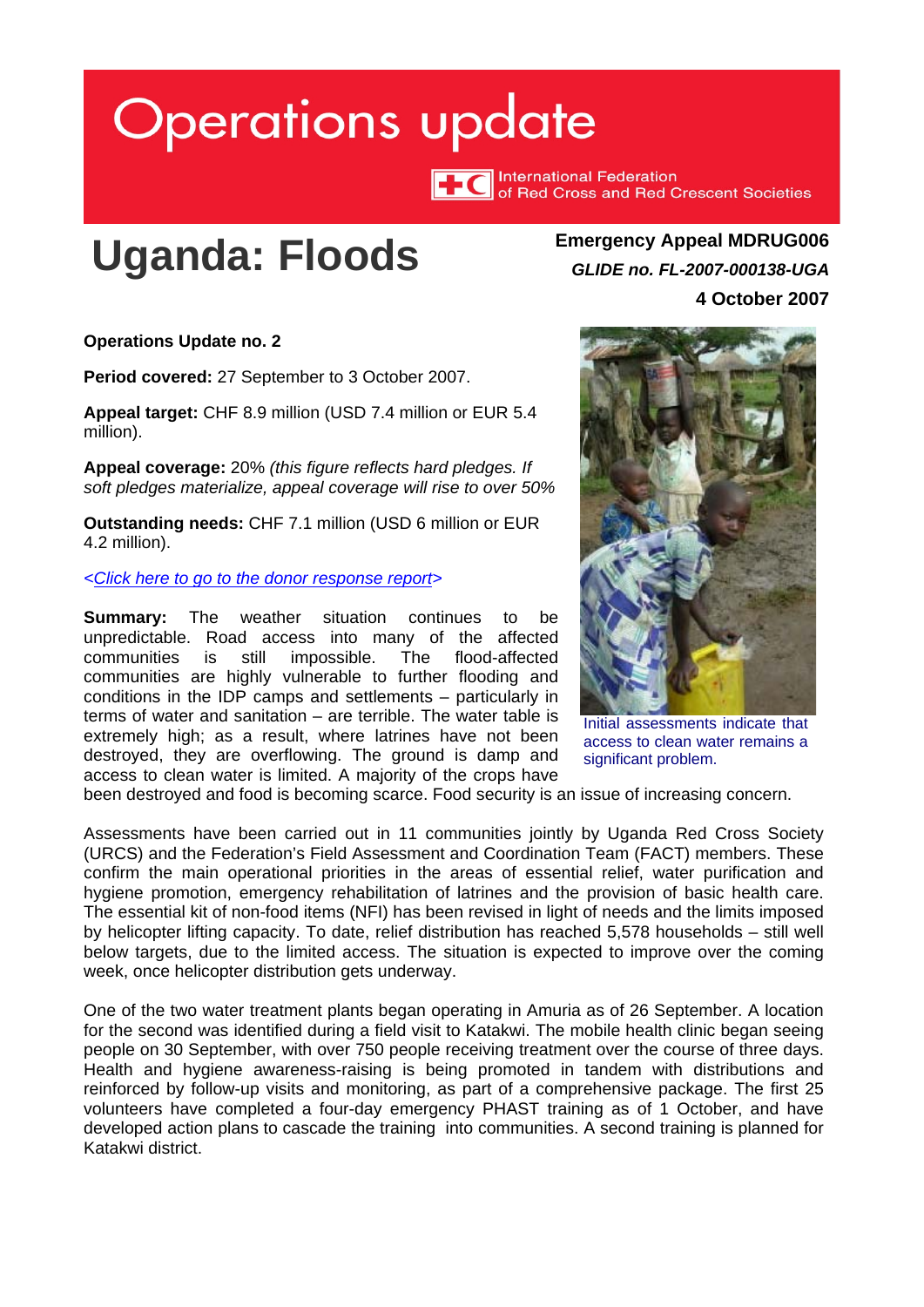Early recovery and longer-term shelter assessments are underway. URCS is giving priority to these areas early in the emergency operations, in order to ensure a smooth transition to recovery, rehabilitation and development and ultimately link into enhancing disaster preparedness.

URCS and FACT team members are participating actively in UN clusters and technical working groups in order to avoid duplication and ensure overall coordination of humanitarian aid. The Red Cross has taken the lead in coordinating solutions for emergency latrines which take account of the excessively high water tables. URCS continues to actively solicit funds in-country. Standard Chartered Bank has set up a special URCS floods emergency account, to receive contributions from the public. Visibility of the Red Cross is high. A field visit for 21 journalists took place, on 3 October with assistance from Kenya Red Cross Society (KRCS). The URCS Secretary General joined field operations for a few days, to strengthen coordination and back-up from headquarters.

The main challenges remain access to the most affected communities, and the unpredictable weather which will continue to hamper longer-term recovery and rehabilitation until the end of the rainy season – as communities struggle to cope with the damp and unhygienic conditions. Preventative measures – such as the distribution of water purification tablets, the installation of emergency latrines, the distribution of tarpaulins and other essential NFI, as well awarenessraising in the areas of health and hygiene – therefore remain essential if a worsening of the health and well-being of these already vulnerable communities is to be avoided.

### **Background**

Due to an early onset to the rainy season, compounded by unusually heavy rainfall beginning in July 2007, flooding continues to occur in the north and eastern parts of Uganda – primarily in the districts of Amuria, Katakwi, Bukedea and Kumi, with Kitgum and Pader now also reported to be affected. Overall, 12 districts have been affected, with landslides and mudslides having occurred in the more mountainous regions to the east. The area around Soroti is now also being affected by increased flooding, and the remaining bridge is very precarious. This is the most severe flooding in over thirty years, affecting around 290,000 people (almost 40% of the population of Teso - close to 75% of the population living in rural areas). Over half of those affected are women and almost one third of them are children under nine years.

The situation continues to evolve on a daily basis, depending on the intensity and location of rainfall, with the heavily water-logged ground unable to absorb any additional precipitation. The images of the slow-moving water and damp ground do not do justice to the highly vulnerable state of the population, which has very few resources to fall back upon and little ability to cope with the additional hardships brought on by the flooding.

Up to 80% of staple crops have been destroyed or are rotting in the fields, leaving households with hardly any reserves to last through the rainy season and into the predicted drought to follow. These settlements are for the most part very isolated from economic centers and highly dependent on agriculture (with some livestock and poultry) as their unique source of income. There is little opportunity to earn extra cash. In any event, prices on local markets are reported to have tripled for certain basic commodities, such as salt. Households report that they are out of key staples such as cooking oil and sugar. Food security is already a major concern and can only be expected to worsen. According to UN indicators, even before the flooding, 45% of these communities were considered to be extremely or very low in terms of food security.

The level of poverty is extraordinarily high, and the subsequent level of vulnerability is alarming. The most affected communities are also the ones with little or no road access. These are primarily long-term camps or settlements of internally displaced people (IDP), exposed to uncertainty, violence and hardship over the past 20 years – some having been displaced more than once, initially from their homes in Karamoja, and a second time as a result of conflict in the northern region of the country. They have received little or no assistance over that period.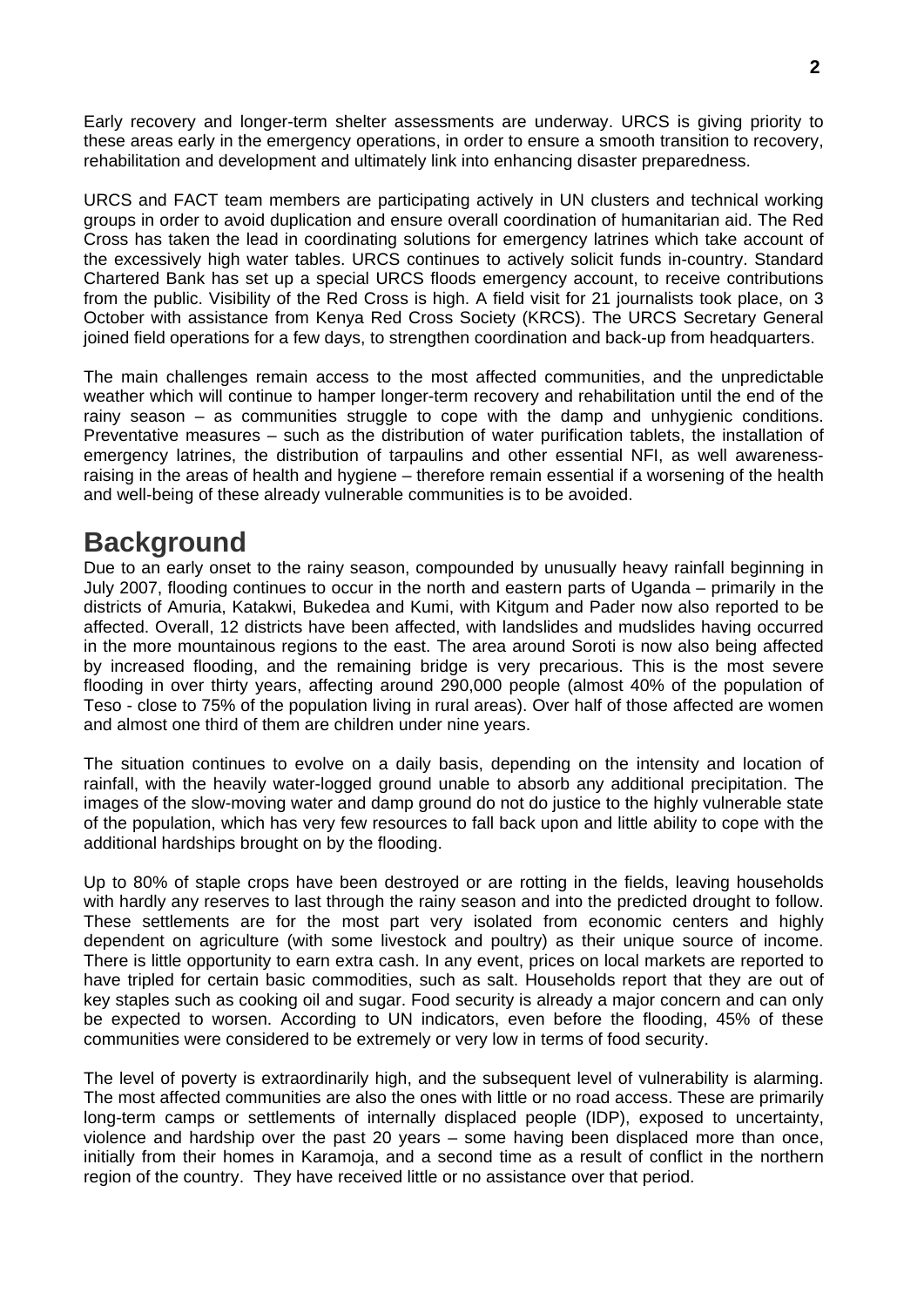A number of dwellings have either collapsed or are seriously destabilized, as the water erodes the mud-brick bases and cracks walls. The floods have rendered the predominantly mud floors uninhabitable, and created large bodies of contaminated water, raising the water table to just a few centimetres below ground surface and turning many croplands into - literally - dangerous "mean" lakes.

The already insufficient infrastructure of these communities in terms of water and sanitation has been rendered virtually inoperative. Pit latrines are flooded or have collapsed. This includes schools, where many people congregate to seek shelter, both during the day and at night. Violence and protection issues are reported to be on the increase, due to over-crowding. The communities include a high proportion of orphans – a result of the insurgencies, as well as a consequence of HIV/AIDS.

Access to basic health care and medicines is, on the whole, non-existent. Even before the floods, health coverage was a meager 21%. The damp environment caused by the flooding, coupled with the cold evenings and limited food supplies, is exacerbating an already precarious existence, and a progressive deterioration in the health of the population is being noted.

Immediate humanitarian assistance and other more permanent interventions in the areas of water and sanitation are seriously hampered by the fact that the rainy season is far from over, especially given that most of these settlements are located in low-lying land, particularly vulnerable to the flooding. For the same reason, any replanting of crops will have to await the end of the rains.

On-going assessments, by road where possible and by helicopter to the more inaccessible areas, confirm that the primary needs are for food and non-food relief items (NFI), tarpaulins as emergency shelter, and basic health care support, including the provision of clean water, improved sanitation and hygiene promotion. The Ugandan Red Cross Society (URCS) is one of the very few organizations to have provided relief distribution to a number of the most affected communities to date.

#### **Operational developments**

URCS and the Federation's FACT have been doing a series of rapid assessments by helicopter in Katakwi, Sironko, Bukedea and Amuria districts, reaching 11 communities during the past week. In general, the findings support the operational focus on Katakwi and Amuria districts, and current actions and plans are considered to be relevant to the situation at this stage. The revised NFI package is highly appropriate – now that kitchen sets have been removed from the essential kit. Furthermore, the increase in procurement of water purification tablets, to cover 10,000 households over three rather than two months, reflects one of the most urgent needs, in response to the poor water and sanitation conditions being observed in all communities.

The ICRC has also been carrying out assessments in Kitgum, Gulu and Pader districts, together with Movement partners and in close coordination with other actors. In Kitgum, seven sub-districts have been affected by flooding, and ICRC is coordinating with WHO and local authorities to provide the necessary assistance. In Pader district, 8 out of 19 sub-districts are reported to have been affected. However, problems of access are making comprehensive assessments difficult. In addition to assessments, ICRC has to date donated 1,800 household item kits towards the URCS appeals. Additional support is contemplated following results of the ongoing URCS/FACT assessments. ICRC has also provided five trucks to help in the transportation of relief items donated by the Kenya Red Cross Society to the URCS.

URCS and FACT intend to continue with field assessments, covering as much ground as possible over the next two weeks. Members of FACT have also observed one relief distribution in Amuria district, as well as met with health personnel from Amuria, to discuss staffing and prioritization of the mobile health care unit. This has been operational since 30 September, attending to over 750 people during its first three days of operation. Health promotions activities are being undertaken in parallel with the operation of the clinic, and the first PHAST training has been completed.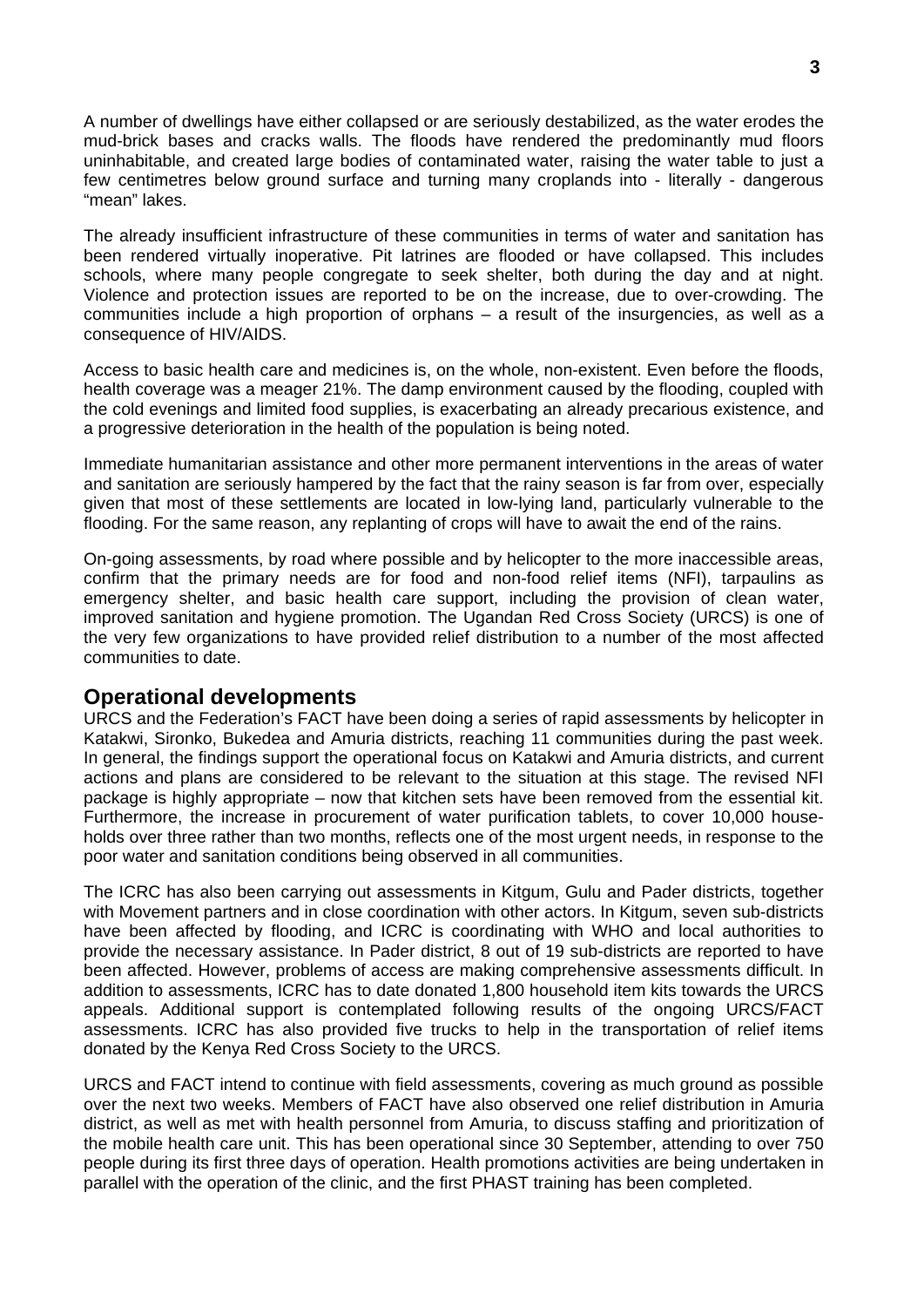URCS continues to distribute essential NFI into areas accessible by road, with the support of relief teams and trucks from the Kenya Red Cross Society (KRCS). As of 3 October, 5,578 households have been reached. Consideration is being given to the possibility of reinforcing NFI distribution with packets of seeds, pending the early recovery assessment and recommendations. More durable solutions in terms of shelter will also be linked to early recovery.

One of the biggest challenges of the operation continues to be the weather, which is impeding both access to the most affected communities and any return to normality for the population. Ground water levels remain extremely high, making latrine rehabilitation a challenge. WatSan is focusing on identifying feasible sanitation solutions given the high levels of ground water, and the Federation has taken a lead role in looking into and coordinating inputs for emergency latrine solutions.

Many roads remain impassable, most particularly into Katakwi district, and trucks regularly get stuck whilst attempting distributions in Amuria district. The one remaining bridge along the main Kampala-Soroti road is over-flowing and reported to be highly unstable.

Federation partners continue to work in close cooperation, to ensure that activities undertaken as part of the emergency response are complementary and well coordinated. The ICRC is also participating in coordination activities. The German Red Cross has arrived in country and will be based in Uganda for the next 6 months. They will be looking into longer-term rehabilitation/recovery programming in the flood-affected areas, particularly in the areas of WatSan and HIV/AIDS home-based care. URCS and the Federation have been undertaking a series of joint visits to embassies located in Kampala, to raise the profile of the operations and solicit funds. The Federation has also submitted a multi-donor application to the European Community's Humanitarian Aid programme (ECHO) to support the emergency operation.

Although assessments indicate that the operational focus is on the right track, the team continues to plan for contingencies, due to the on-going uncertainty related to weather patterns and incomplete information caused by problems of access. The key objective, at this stage, is to prevent a greater disaster from occurring, support URCS disaster response capabilities, and most importantly, reinforce the affected communities' capacity to recover from the floods.

## **Red Cross and Red Crescent action**

#### **Objectives, progress, impact and challenges**

#### **Emergency relief (basic non-food items)**

#### **Objective 1.1: To provide emergency shelter and essential household items to at least 20,000 vulnerable households.**

#### **Progress**

Road access to the camps remains difficult and unpredictable, due to sporadic rain, on-going flooding and the increase in heavy weight vehicles bringing in relief supplies to the area. Convoys must include at least two vehicles, since trucks and 4WDs are regularly getting stuck. Travel time to the affected communities is much longer than normal.

The Red Cross has been one of the very few organizations with the necessary stock and capacity to distribute NFI to date. As of 3 October, 5,578 house-holds had been reached with essential NFI. A detailed distribution table will be available for the next Operations Update.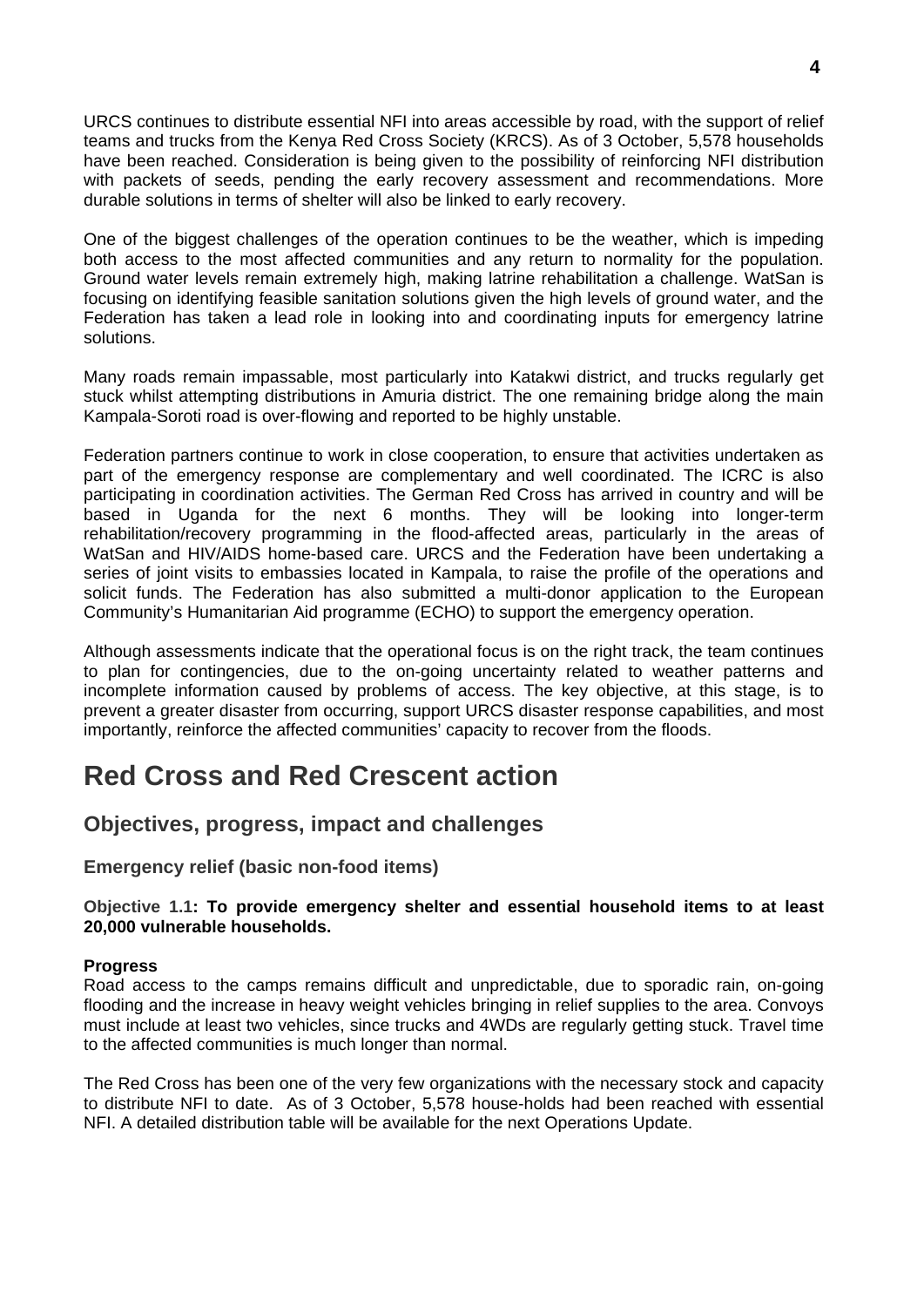Assessments carried out in the communities show a clear and urgent need for essential NFI, as set out in the table below<sup>[1](#page-4-0)</sup>. Distribution plans have been modified accordingly, and these items are now being procured and distributed as a matter of priority.

| Item               | <b>Quantity (per household)</b> |
|--------------------|---------------------------------|
| <b>Blankets</b>    | 3                               |
| Jerry can / Bucket |                                 |
| Soap               | 3 pieces (750g)                 |
| Tarpaulins         |                                 |
| Mosquito nets      | ◠                               |
| Water purification | Sufficient for 3 months.        |
| sachets            |                                 |

#### **Table 1: Essential NFI package**

The Red Cross has been encouraging greater standardisation of kits among NGOs and agencies, to meet needs in a more consistent fashion.

Detailed helicopter distribution plans are being finalized to reach those areas which remain inaccessible by road and where needs are urgent. Helicopter distributions are set to begin as soon as UN helicopters with sufficient lifting capacity arrive in country. Areas most heavily impacted will be given priority in terms of both food and non-food relief distributions<sup>[2](#page-4-1)</sup>. The Red Cross is working in close coordination with the UN-led clusters and working groups to optimize distributions, limited by helicopter capacity. This remains one of the major challenges of the operation, especially given that current estimates of planned loads far exceed the capacity of the two helicopters (only one of which has been confirmed as arriving on 6 October). Red Cross NFI distributions alone will require seven rotations of the helicopter, in order to reach the projected 1,000 house-holds per day.

URCS teams have been mobilized to assess and prepare the communities for the anticipated distributions. A team of ten helicopter operations URCS volunteers will be trained over the coming days, covering such specific issues as crowd control and safety. The plan is to drop the relief teams into the communities the day before distribution, to ensure proper set-up and registration of beneficiaries. Whenever possible, the relief teams will be complemented by one or two additional volunteers trained in assessment - so as to make optimum use of helicopter access – to look into other community needs in the areas of WatSan, health, shelter, and plans for early recovery.

Logistics support to the emergency operations continues to prioritize helicopter distributions and warehousing facilities. Two of the temporary warehouses provided by the Norwegian Red Cross have been set up in Soroti, on the grounds of the URCS branch office. A third temporary warehouse is being set up in Lira, and the fourth temporary warehouse will be set up in Mbale. Existing warehousing procedures have been assessed and adapted to meet international standards. Standard operating procedures have been implemented for vehicles on-loan from Nairobi, and a fleet transport system has been initiated.

A detailed mobilization table is up-dated regularly on the Federation's Disaster Management Information System (DMIS). Tendering is being completed and procurement is ongoing. All outstanding items, with the exception of tarpaulins and blankets, are being purchased locally.

<span id="page-4-0"></span>**<sup>1</sup>**<br><sup>1</sup> The distribution of laundry soap, as per the Appeal, was cancelled following the first assessment, as being too bulky to distribute and not reflecting immediate needs.

<span id="page-4-1"></span>**<sup>2</sup>** WFP is responsible for food distribution and plans to deliver up to 2,000MT into the flood-affected areas as part of the UN Flash Appeal response.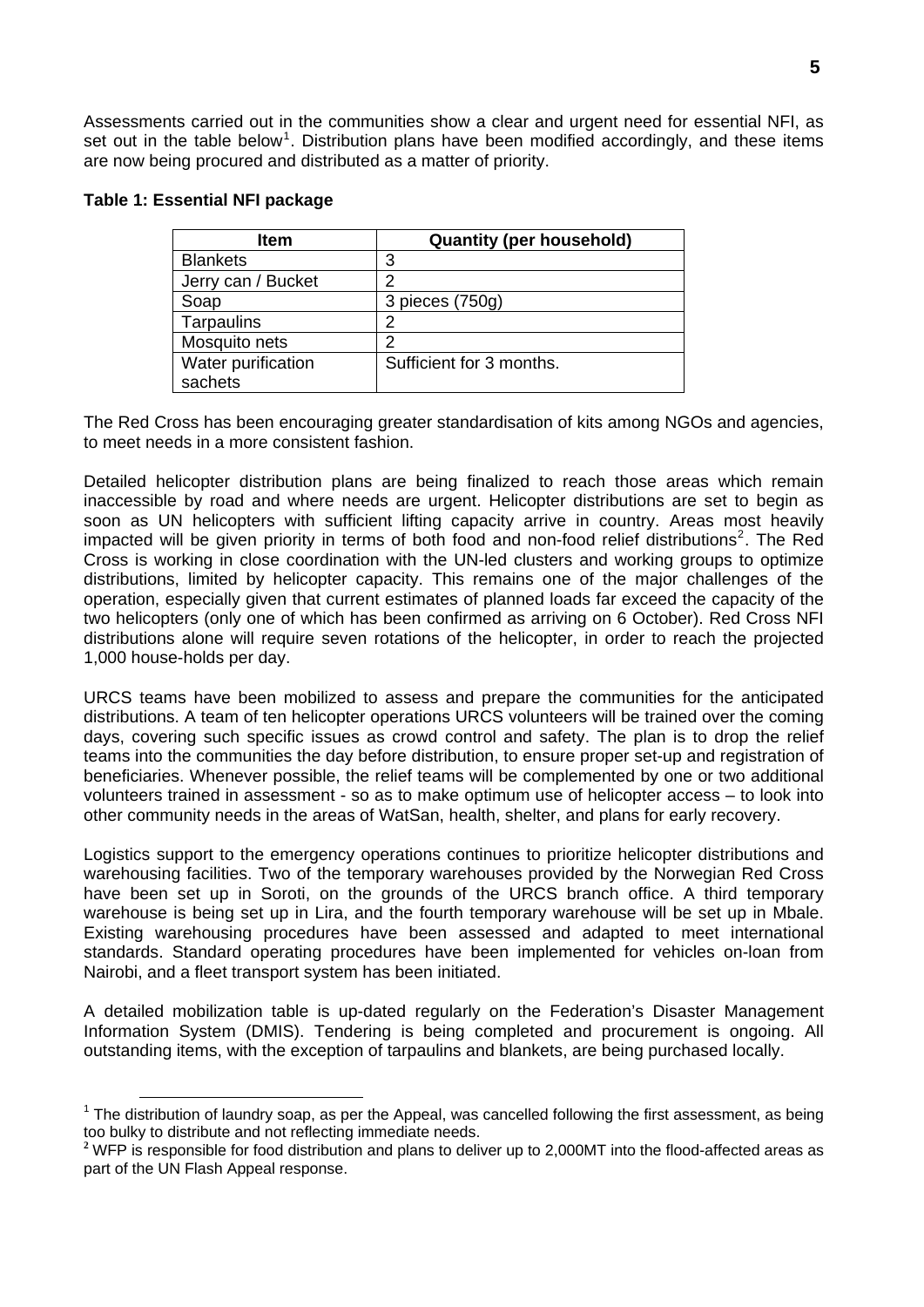#### **Constraints:**

- Lack of access to the worst affected areas.
- Difficult and unpredictable road conditions.
- Helicopter transport available later than anticipated and with insufficient loading capacity to fulfil all projected distributions.
- Surplus/deficit of supplies from the warehouse resulting in incomplete distributions or reloading of the supplies at the point of distribution.

#### **Health and Care**

#### **Objective 2.1: To contribute to improved health status, health awareness, and reduced incidence of water-borne and vector transmitted diseases among at least 20,000 households.**

#### **Progress**

The FACT WatSan delegate has participated in two field assessments, covering five sub-counties in Katakwi and Bukedea districts. Despite the continuing changes in the floods situation, WatSan priorities identified through various assessments have remained the same, namely:

Emergency response/short-term:

- Provide household water purification tablets/sachets, along with household water storage containers.
- Support for construction of emergency latrines in schools and vulnerable families.
- Conduct hygiene promotion campaigns.

Medium/long-Term:

- Support construction of semi-permanent school and family latrines.
- Rehabilitation of non-operational boreholes.
- Development of new water sources (springs and wells protection, new boreholes, etc.)
- Continue hygiene promotion campaigns.

The lack of clean drinking water has been identified as a general concern in most affected areas. A large number of the already scarce boreholes have been further contaminated by flooding, and communities are complaining of worms. The projected distribution of water purifications sachets has therefore been increased once again, to cover the needs of 10,000 house-holds over a period of 3 months (this also provides the WatSan programme with the flexibility to increase the number of house-holds being reached, should this prove necessary and funding be available). There is great need for household water treatment (using PuR and/or aquatabs) and water storage containers (i.e. 20ltr jerry cans or buckets). Hygiene education is seen as a necessary adjunct, to enable people to cope with the deteriorating situation.

One of the two water treatment plants provided by KRCS (initially donated to KRCS by the Spanish Red Cross) was installed in Amaseniko camp in Amuria and has been operational since 26 September, with the capacity to produce a maximum of 24,000 litres per day - providing clean and safe drinking water to an average of 1,600 persons daily (according to SPHERE standards of 15L/person/day). To date, the plant has been producing up to 10,000L/day. Optimum capacity has been somewhat hampered by the need to truck in source water along a road which is at times impassable. The team is working on reinforcing the road so as to better secure access to the water source and projected distribution points. In addition, a two-man WatSan assessment team (Finnish and Kenya Red Cross technicians) travelled to Katakwi district (by road and boat) on 3 October, to assess locations for the installation of the second water treatment plant. Arrangements to deliver the plant are being finalized.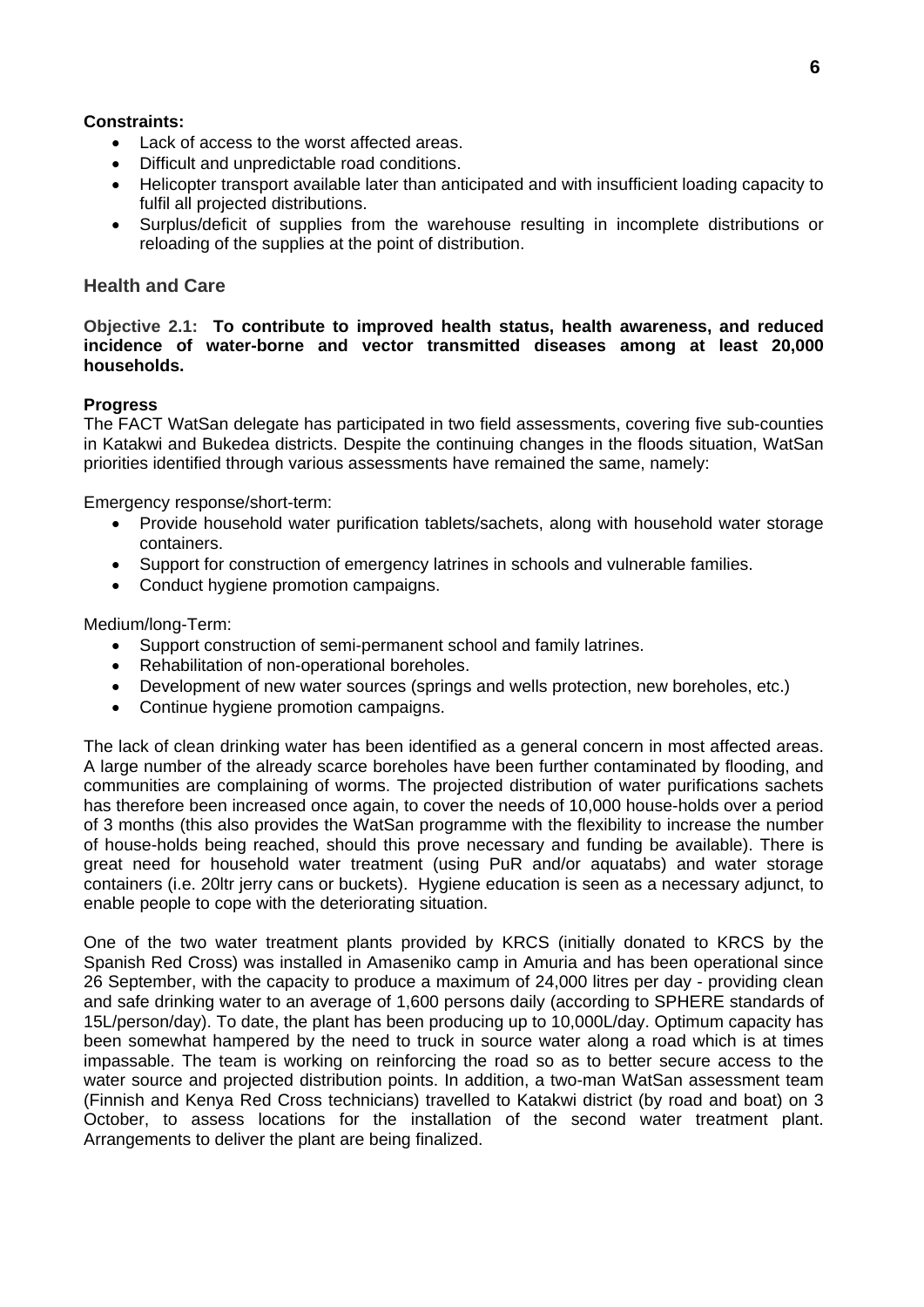Three URCS PHAST master trainers completed a 4-day emergency PHAST training of trainers for 25 volunteers in Amuria as of 1 October. The master trainers will be proceeding to Katakwi over the coming days, to offer a similar training. PHAST tool kits are being reproduced in Kampala and some IEC materials (on control and prevention of malaria / measles / TB / water related diseases / HIV and AIDS) were distributed. Additional IEC material is being developed in Soroti for use by the trained PHAST trainers. The inclusion of HIV/AIDS information as part of the package is an innovative approach, being driven by URCS. Education and sensitisation is being provided handin-hand with distributions of water purification tablets and mosquito nets, with follow-up monitoring visits. The Red Cross is the only organisation providing this type of full integrated package.

Newly-trained PHAST trainers have developed action plans to cascade the training to communities through community mobilization for outreach, water source cleaning, community sensitisation campaigns, second level volunteer training and household visits. Tools to monitor WatSan, hygiene and health activities have been developed and are in place.

In order to streamline the hygiene and health education campaigns, two teams have been formed – one each for Katakwi and Amuria districts. One team has already established its base in Amuria and the second will move to Katakwi during the course of this week.

Sanitation is another area which is being addressed as a matter of urgency. The floods have either destroyed or rendered unusable existing latrines in most communities. The excessively high water tables – often at ground level and at risk of flooding as soon as it rains – have rendered traditional latrines totally ineffective. The Red Cross is leading a task force to look into appropriate options for emergency sanitation facilities suitable for affected areas. The current plan is to provide 4,000 temporary latrines (i.e. reaching 20% of the overall target), using locally procured materials. Once the situation has stabilized and waters recede, the plan calls for the rehabilitation of 15 boreholes and 800 family latrines.

#### **Impact**

- PHAST trainees report greater awareness of the transmission routes for the most common killer diseases, such as diarrhoea, and how to prevent these.
- Water consumption from the treatment plant has increased, due to awareness-raising within the community. Consumption increased from 1,000L on the first day of production to 4,400L within three days.

#### **Constraints**

- Flooded areas are shifting, making planning difficult.
- Community health infrastructure is poorly developed and stocked.
- Very high water tables render traditional latrines temporarily ineffective. There is a requirement for innovative solutions to tackle emergency latrine construction and prevent the outbreak of communicable diseases.

#### **Objective 2.2: To reduce exposure to and risk of contracting malaria.**

#### **Progress**

Distribution of two insecticide treated mosquito nets (ITNs) per household is a priority, as reflected by relief distributions and in the relief plan. Procurement is underway to ensure sufficient supplies to meet this target. This will be followed up with information, education and communications (IEC) campaigns.

#### **Constraints:**

- The ground is either flooded or damp. Clothing is damp and difficult to dry.
- Huts have been damaged or destroyed.
- On-going problems of access and uncertainty.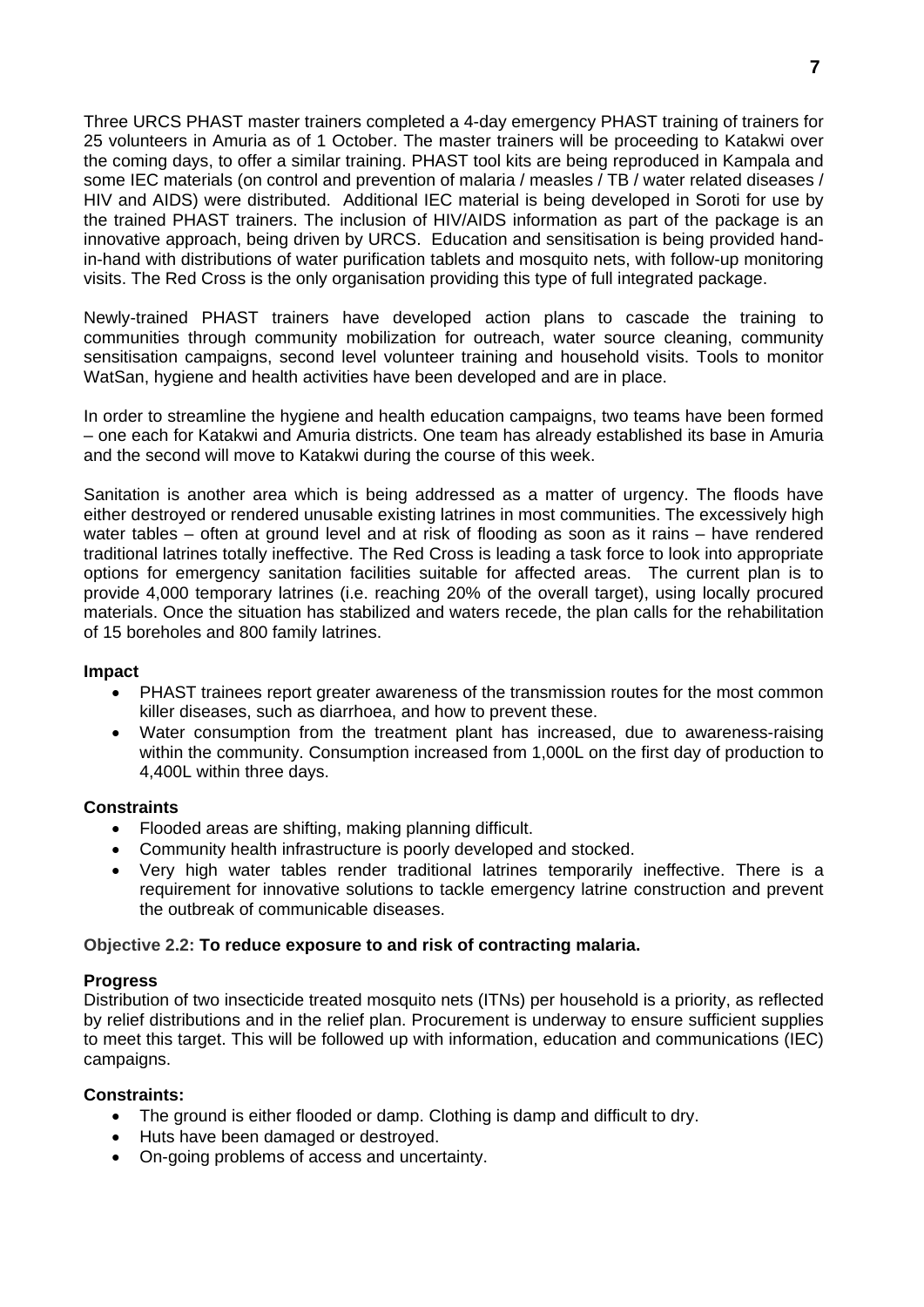#### **Objective 2.3: To provide life-saving first aid to selected health centres and schools in the affected communities.**

#### **Progress**

There have been no outbreaks of disease reported to date. The incidence of malaria is reported to be higher than normal; however exact figures remain hard to come by. Other diseases reported to be on the rise include: bloody diarrhoea, skin rashes, respiratory tract infections and worms. Five cases of bloody diarrhoea were reported in Ongora camp in Magoro sub-county (Katakwi district) – all have been started on antibiotics.

The FACT Health delegate carried out assessment in four camps in Katakwi district during the week. The main needs, based on these and assessment visits being carried out by other team members, are for essential drugs to assist with basic health care. Prevention measures in the areas of water-borne (diarrhoea) and vector-borne (malaria) diseases are a priority.

The modified PHAST training was completed in Amuria (see Objective 2.1 above). Of the 25 participants, nine were from village health teams. Joint health/hygiene promotion in their respective villages started on 2 October. Similar training is scheduled to take place in Katakwi.

The mobile clinic began offering basic health and first aid to affected communities in Amuria district on 30 September. Demand is high and the community response very positive. Over 750 people were attended to over the first three days of operation. The Uganda Ministry of Health is providing anti-malarial medication, as well as space for storage and a base for the clinic. Along with the mobile clinic, the health promotion team is conducting awareness-raising sessions on basic health topics such as: malaria, diarrhoea, vaccination and malnutrition.

WHO has pre-positioned cholera kits in all affected districts. Procurement of these kits is therefore no longer a priority for the Red Cross. However, previous URCS experience in attending to outbreaks will be called upon if needed and the national society is involved in contingency planning. Close coordination with WHO, the Ugandan Ministry of Health and local authorities remains essential.

#### **Constraints**

- The ground is either flooded or damp, and nights are cold. Clothing is damp and difficult to dry. People's resistance may be lowered.
- Surveillance data is weak or non-existent, due to the poor clinic infrastructure in the affected areas.
- Katakwi district remains inaccessible by road.

#### **Recovery and rehabilitation**

#### **Objective 3.1: To assess, plan and implement early recovery activities together with the affected communities and key local, national and international stakeholders.**

#### **Progress**

The FACT Shelter Delegate has undertaken assessments in 10 different sites over the past week. In general, a relatively small proportion of dwellings have been totally destroyed, although a somewhat greater number have been damaged and are vulnerable to collapse should further flooding occur. This situation can be attributed to the slow flow of flood waters, coupled with the light-weight construction used in this area.

Although the number of destroyed houses is quite low, most of the dwellings have been affected by the floods in one way or another: walls are still damp and loosing stability ('leaning' walls), wood is in constant contact with the wet ground, and the earthen floors are damp - making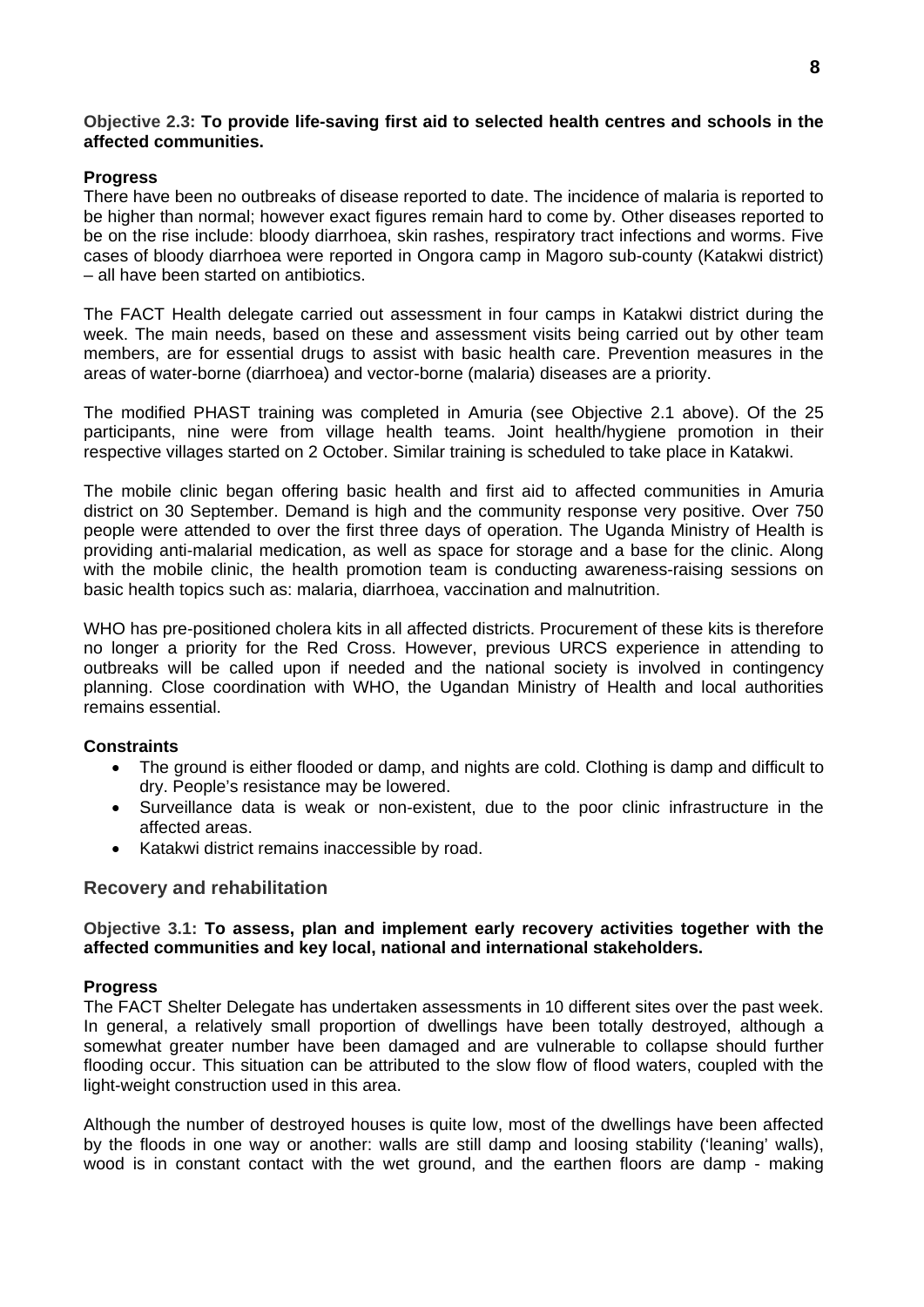sleeping or living inside problematic and leading to health-related issues. Some communities have started to re-strengthen their houses using local techniques, including:

- Elevating the area inside and just outside their dwelling in order to protect the walls against future floods;
- Using thatch to strengthen their walls and protect them against rain;
- Re-erecting collapsed walls to save the remaining structure.

The initial plan of action called for the distribution of shelter kits to individual households, and tarpaulins are indeed being distributed as a matter of urgency (see Objective 1.1). However, due to the on-going and unpredictable nature of the floods, communal kits are now being considered, as possibly a more appropriate means of strengthening capacity within each community (i.e. provision of multi-purpose tools, which could be used for agricultural, shelter and communal activities). This would also serve to reinforce community efforts already underway to strengthen existing dwellings.

Overall, the intent is to link shelter closely with recovery, as more of a mid-term program – as well as to work closely with the WatSan component of the operation to meet a variety of needs as part of a 'holistic' and integrated approach.

#### **Constraints**

- There is a general lack of clear and up-to-date data.
- Flooding is expected to continue over the coming months, while the rainy season lasts, thereby impeding reconstruction of dwellings in the short-term.
- A number of the most affected communities are medium to long-term IDPs, in the process of beginning to resettle back into their villages of origin. Their situation remains unstable and precarious.

#### **Capacity Building**

#### **Objective 4.1: To prepare for effective, timely and appropriate monitoring and response to emergencies and vulnerabilities.**

#### **Disaster Preparedness and Response**

There is a clear desire to build URCS capacity in needs assessment and information management. Lessons learned and the overall outcome from the current emergency operation will be fed into the national society's long-term programming in disaster preparedness. In addition, the Appeal budget allows for procurement of emergency stock for 5,000 households in Lira and Soroti branches. The procurement of 200 volunteer kits is underway.

#### **Logistics**

URCS warehouse capacity is being reinforced in the areas of warehouse administration and management. A system for daily stock reports has been established. Three temporary warehouses are being installed (with one in reserve), and will remain for URCS use. A Fleet Transport System operated by URCS staff and volunteers is now in place.

#### **IT & Telecommunications**

The FACT team's IT & Telecoms Delegate continues to provide essential support to the operations base in Soroti and at headquarters in Kampala, to ensure rapid and effective communications from the field, and for the operations as a whole. Both the Kampala and Soroti offices are up and running, with internet provided via 'BGAN' connections. Much time is being spent on dealing with viruses and the problem has been raised with Federation headquarters in Geneva. Assistance is also being provided to URCS Soroti Branch in virus removal.

On-going activities are focusing on: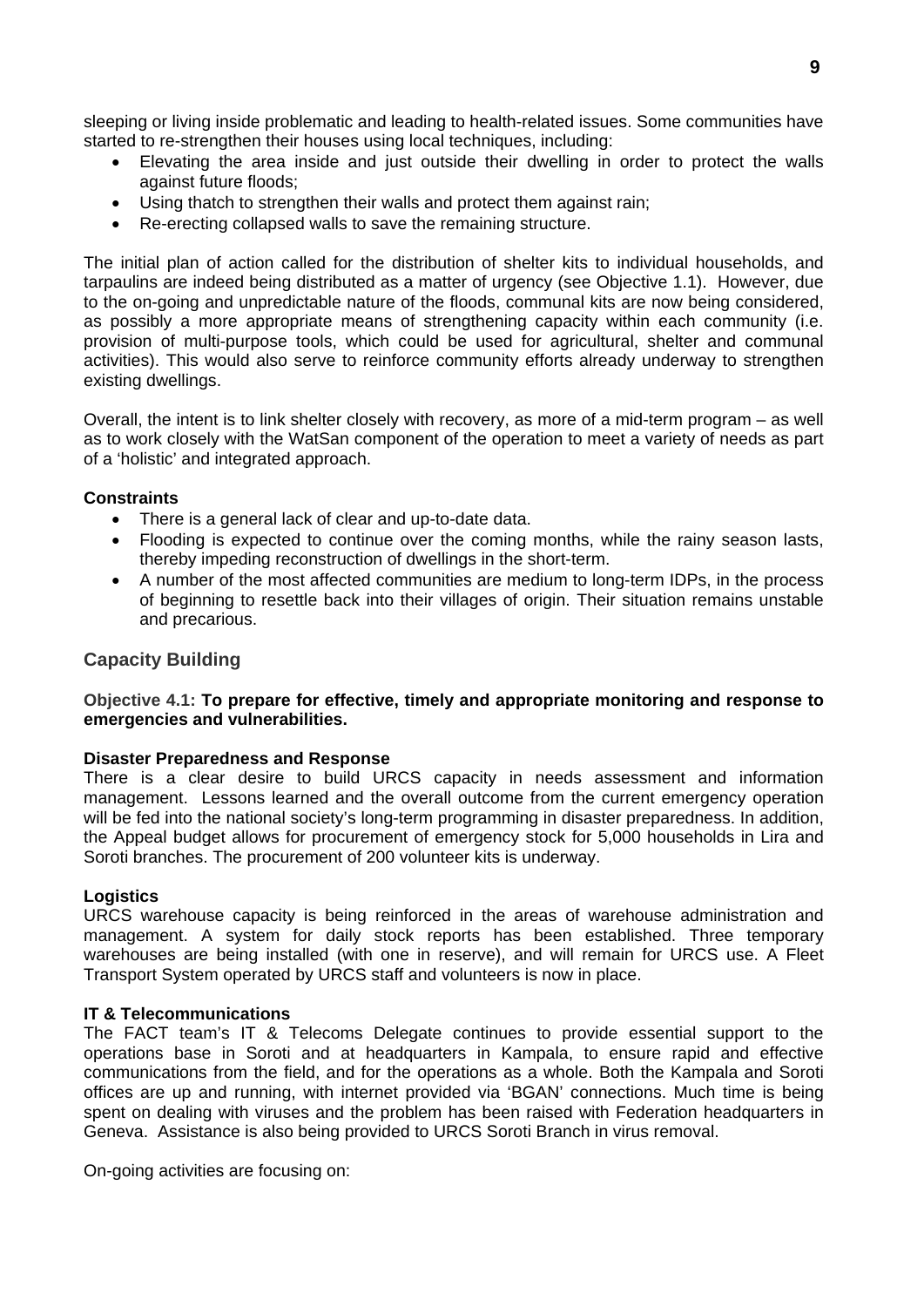- Finding local IT counterpart.
- Investigating overall radio licenses.
- Evaluating present internet setup at URCS Soroti branch and in the four regional branches of URCS.
- Following up on the VSAT setup at Kampala & Soroti.

A Danish/American Red Cross ERU team is arriving and will be fully functional by early next week. Equipment will arrive late this week – and the ERU will start to operate in the field next week. The main priorities are to support the Federation FACT, strengthen telecommunications in URCS branches in the affected area, strengthen internet at headquarters and conduct assessments in technical areas.

#### **Coordination and partnerships**

At field level, Federation activities are coordinated through lead members of the URCS, KRCS and FACT, all based in Soroti. Meetings are held each morning, to update sector teams on progress. Internal coordination between URCS-KRCS and Federation is carried out throughout the day, as well as during scheduled morning and evening briefing and debriefing sessions: this is in the process of being made more effective.

URCS's Program Coordinator and the FACT team leader represent the movement in inter-agency coordination meetings. Sector delegates participate in various cluster and technical working group coordination meetings, providing feedback to the movement through daily Red Cross meetings. All FACT members except for Shelter, Reporting, and Early Recovery, are participating in relevant cluster coordination meetings. Shelter will be linked with the Camp Management cluster, as well as NFI cluster. An ER cluster is to be established on 5 October. URCS and the FACT are attending coordination meetings in Kampala.

FACT Air operations is working closely with UNHAS, as regards the planned airlift and with OCHA/UNJLC for mapping.

URCS continues to take the lead in coordination. The Task Force on Floods chaired by the URCS meets on a regular basis in Kampala, to enable partners to exchange information and better coordinate activities. URCS has assigned counterparts to most Federation FACT team members, who are working in close coordination with each other. The URCS Secretary General visited field operations during the week, in order to ensure close and coordinated back-up from headquarters. Coordination is also being ensured with local authorities and relevant government ministries.

#### **Communications- Advocacy and public information**

URCS has been pro-active in its media relations, initiating press conferences on a regular basis in order to update the public on developments, needs and promote fund-raising activities. The national society is actively meeting with private sector entities and others, such as embassies to share information and raise funds. The response from the private sector has been impressive. Most recently, Standard Charter Bank has invited URCS to open an 'emergency fund' account, where people can deposit money in support of disaster response for the URCS. Visibility is being ensured in the field, through URCS tabards, caps and T-shirts. A press visit to field operations was organized by URCS and KRCS, with participation of some 21 journalists from local and regional press and radio.